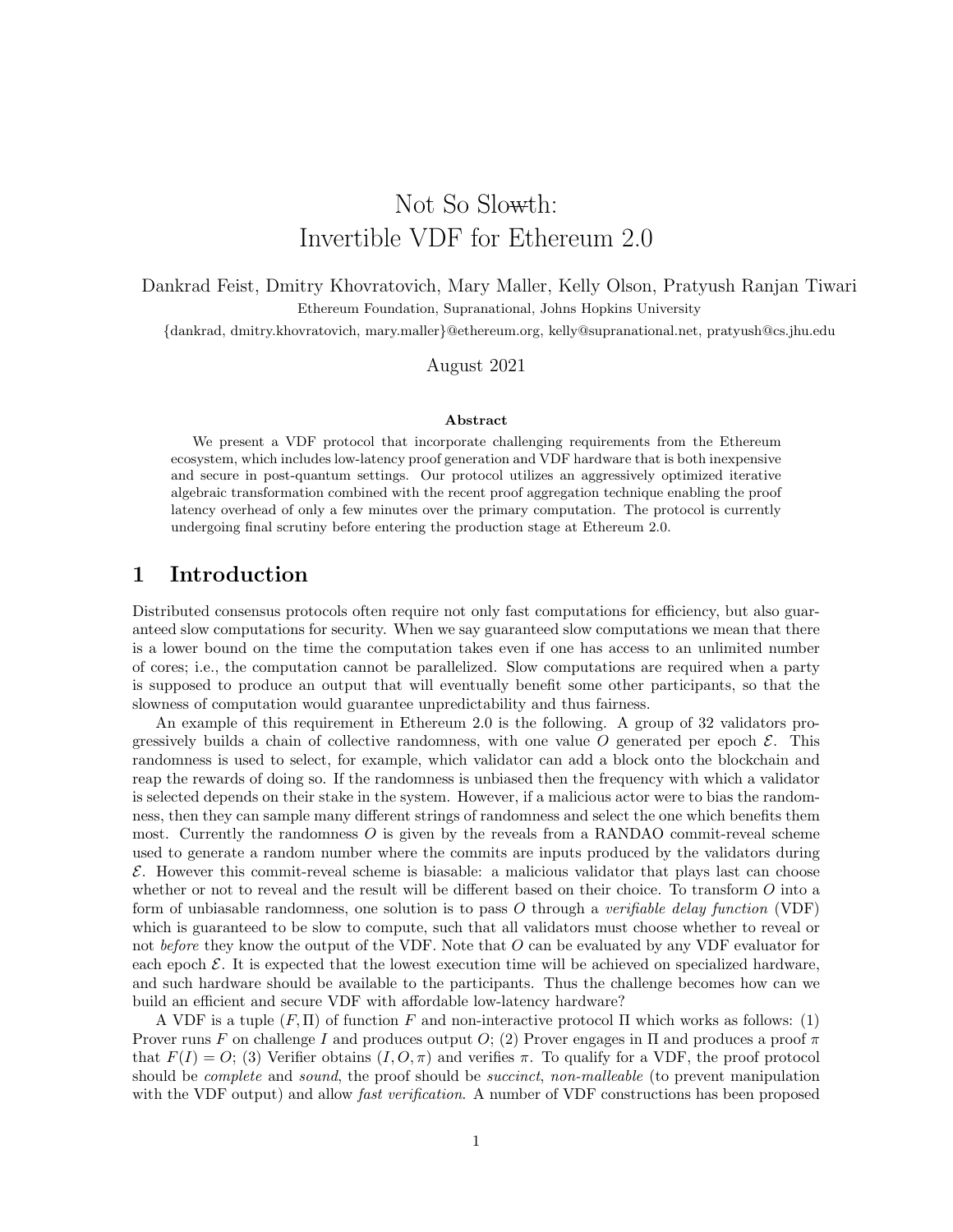in the recent past [\[LW17,](#page-12-0) [Wes19,](#page-12-1) [BBBF18,](#page-10-0) [Pie19,](#page-12-2) [FMPS19,](#page-11-0) [EFKP20,](#page-11-1) [LV20,](#page-11-2) [DGMV20\]](#page-11-3) with their own advantages and limitations.

In this document we will first clarify what target properties we require from the VDF. We then propose a delay function that is difficult to parallelise. Next we suggest a pre-quantum SNARK based solution for making our delay function publicly verifiable such that anyone can quickly check that the VDF is computed correctly without computed the function for themselves. Finally we consider how to upgrade our proving system in the future after quantum attacks become feasible.

#### Our target

In addition to generic VDF properties as described above, a VDF protocol that solves the problem for Ethereum 2.0 should additionally possess the following features:

- Tight latency bounds: the minimal time needed to compute the VDF with arbitrary parallelism on modern hardware should be close to the best known algorithm to date.
- Minimum hardware: as a benign VDF computation brings no benefit to the executor, it should as cheap as possible so that parties could afford it.
- Succinct proofs: the VDF outputs should be widely available to all Ethereum nodes, and their verification should not expose a DoS attack vector.
- Quantum upgrade: when/if the quantum computers become powerful enough it should be possible to switch to a post-quantum version of the protocol while retaining the deployed hardware.
- Delay granularity: it should be possible to select the VDF expected running time with sufficient precision in seconds.

While this is not am immediate requirement, we expect that the resulting protocol would suit a large number of applications as well as other blockchains currently united as the [VDF Alliance.](https://www.vdfalliance.org/)

## Our solution

Answering the challenges above, we present a VDF protocol called RootPack, which has latency bounds with tightness factor 5, a 200 KiB proof computable on a small GPU cluster or ASIC with a few minutes time increase, and so that the hardware can be still used in the post-quantum setting.

## 2 Requirements

At a high level, a protocol party, when outputting value  $O$ , also proves a statement of kind

I have spent at least  $t$  time to produce  $O$ .

It is not important how exactly  $O$  is computed but it is important that the parameter  $t$  be close, or at least lower bound the actual time spent. The applications of VDF also yield separate requirements for hardware (where it is implemented), security properties, and statement parameters, which are all listed below.

A VDF was first formally defined by Boneh, Bonneau, Bünz and Fisch [\[BBBF18\]](#page-10-0) as follows:

Definition 1 (Verifiable Delay Functions). A verifiable delay function (VDF) consists of the following algorithms:

• Gen $(1^{\lambda}, \Delta) \rightarrow$  pp: The puzzle generation algorithm takes as input a security parameter  $1^{\lambda}$  and a difficulty parameter  $\Delta$  and outputs public parameters pp which fix the domain X and range Y of the puzzle and other information required to compute a puzzle or verify a puzzle solution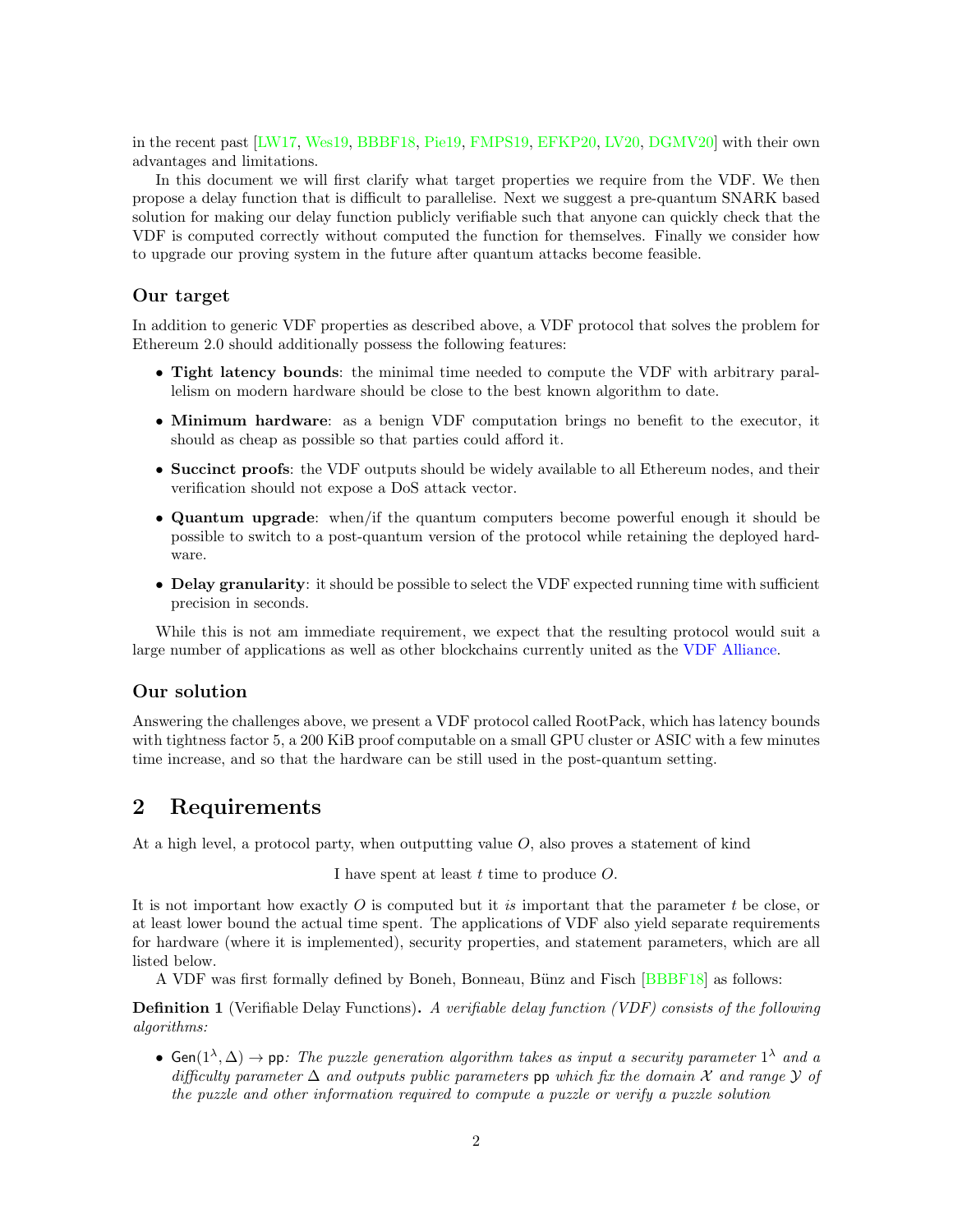- Eval(pp, x)  $\rightarrow$  (y,  $\pi$ ): The puzzle evaluation algorithm takes as input the public parameters pp, an input from the domain x. It outputs a puzzle solution y and a proof  $\pi$ .
- Verify(pp, x, y,  $\pi$ )  $\rightarrow$  0/1: The puzzle verification algorithm takes as input the public parameters pp, an input from the domain x, an input from the range y and a proof  $\pi$ . It outputs either 0 or 1.

Additionally, VDFs must satisfy the correctness, soundness and sequentiality definitions as defined below.

**Definition 2** (Correctness). A verifiable delay function is correct if  $\forall \lambda, \Delta$ , pp  $\leftarrow$  Gen $(1^{\lambda}, \Delta)$ , and  $\forall x \in \mathcal{X}$  if  $(y, \pi) \leftarrow$  Eval(pp, x) then Verify(pp, x, y,  $\pi$ ) = 1.

**Definition 3** (Soundness). For soundness it is required that an adversary can not get a verifier to accept an incorrect VDF solution.

$$
\Pr\left[\begin{array}{c} \mathsf{Verify}(\mathsf{pp},x,y,\pi)=1\\ y\neq \mathsf{Eval}(\mathsf{pp},x)\end{array} \middle|\begin{array}{c} \mathsf{pp} \leftarrow \mathsf{Gen}(1^{\lambda},\Delta)\\ (x,y,\pi)\leftarrow \mathcal{A}(1^{\lambda},\Delta,\mathsf{pp})\end{array} \right] \leq \mathsf{negl}(\lambda)
$$

VDF security is described using a sequentiality game played between a challenger and an adversary where first the challenger sends the public parameter **pp** to the adversary. There is a pre-processing phase where adversary  $\mathcal{A}_0$  pre-processes the public-parameter and passes on an advice string z to adversary  $\mathcal{A}_1$ . In the challenge phase, the challenger sends input  $x \in \mathcal{Y}$  to  $\mathcal{A}_1$ . The adversary  $\mathcal{A} = (\mathcal{A}_0, \mathcal{A}_1)$  wins the game if it can output a correct VDF solution y and proof  $\pi$  for the input x. The sequentiality guarantee is that no adversary  $\mathcal{A} = (\mathcal{A}_0, \mathcal{A}_1)$  can win the above game with probability greater than negl( $\lambda$ ) given  $\mathcal{A}_0$  runs in total time  $O(poly(\Delta, \lambda))$  and  $\mathcal{A}_1$  runs in parallel time polynomial in  $\Delta$  with at most polynomial in  $\Delta$  processors.

#### 2.1 Delay statements

A delay statement is a statement of the form

```
delay(input, difficulty) == output
```
or equivalently

 $F(I, d) = O$ 

where I and O are integer (tuples) and  $d$  is a non-negative integer. The difficulty parameter regulates the execution time. We need certain delay granularity, i.e. the difficulty can vary with precision in seconds. This naturally suggests that  $F$  is an iteration of some function  $f$  with sufficient granularity. A single call to f is then declared the unit of difficulty d, with  $d \approx 2^{24}$  corresponding to 1 second for our proposal. We restrict ourselves to delay statements with:

- 15 sec to 3 days delay range  $(2^{28} \le d \le 2^{42});$
- 1 sec delay granularity  $(d = 0 \pmod{2^{24}})$ .

#### 2.2 Delay hardware

The delay hardware is supposed to be a USB stick fitted with an ASIC implementing the VDF with an additional requirement: every second an intermediate output is streamed to the host in real time. As the hardware is not yet manufactured, it can be simulated by precomputing every about  $2^{24}$ -th round outputs and reading the appropriate output every  $2^{24} \cdot 64$  ns ( $\approx 1s$ ).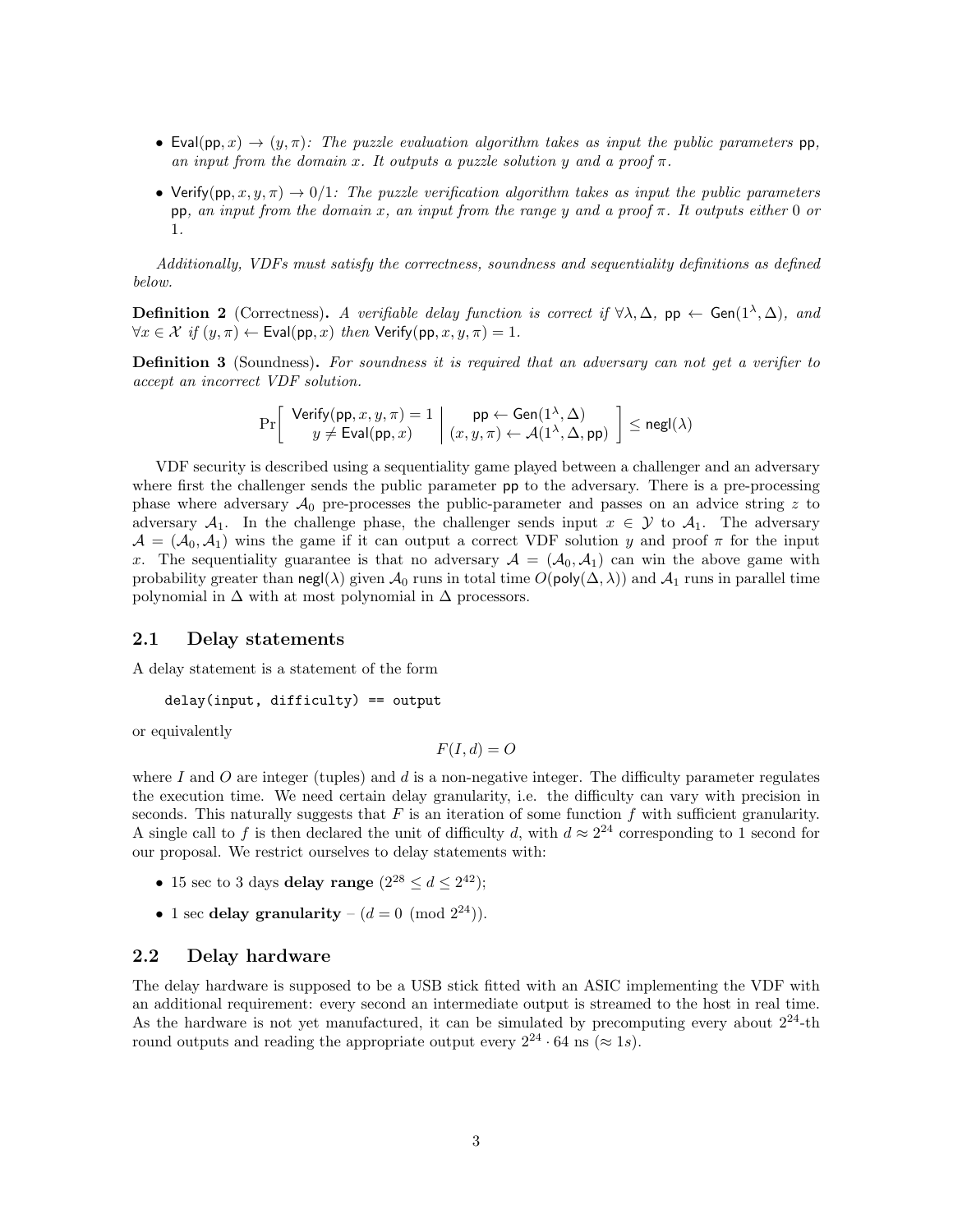## 2.3 Delay proofs

Existing VDF constructions rely on a separate proof system that proves correctness of the VDF computation and thus ensures the delay statement. Clearly, the security of VDF relies on the one of the proof system. The following requirements are given:

- 1. First, a proof system should provide reasonable security level in a widely accepted security model. A random oracle model is chosen for its simplicity and versatility. There are two flavours of it: programmable and non-programmable ROM. The former assumes we can dynamically select RO outputs in a simulation for the security proof, which simplifies the proof but formally contrasts with real-world instantiations of RO with hash functions, whose functionality is pre-fixed. The latter model is somewhat closer to the reality but such security proofs are not always available. We thus *prefer* the non-programmable ROM but it is not a strong requirement. Regarding the security level, at least 120 bits of security is required (possibly under additional assumptions on some primitives used in the system).
- 2. Secondly, a proof of a delay statement, should be post-quantum secure. Concretely, no quantum attacks should exist on underlying primitives, and additionally the security in the random oracle model, if being employed, should translate to quantum oracles. More precisely, at least 80 bits of provable soundness in a quantum random oracle model is required, with slight preference for non-programmable one.
- 3. The proof should be compact. It is understood that the post-quantum security makes it difficult to be truly succinct (e.g. a few kilobytes), but it should be possible to contain the proof into 200 kBytes.
- 4. The proof should be verified within very short time (succinct verification). Concretely, we require at most 20ms verification time on a Raspberry Pi 4 Model B (single thread, no overclocking).

## 2.4 Prover hardware system

We have a separate requirement to a potential prover hardware system. We expect it to be a prover rig with prover software producing delay proofs for  $1 \le u \le 8$  always-active delay hardware units. The requirement is to design and implement a prover system with

- Commodity hardware the prover rig is built from off-the-shelf commodity hardware and requires little assembly;
- Low latency delay proofs are produced with a latency (relative to the delay function output produced by the delay hardware) of:
	- at most 10% of the delay time if  $d \geq 2^{36}$  (i.e. more than an hour);
	- at most 20% of the delay time if  $d \geq 2^{32}$  (more than a few minutes);
	- at most 40% of the delay time if  $d \geq 2^{28}$  (all other cases);
- Permissive licensing the prover software is open-sourced under the Apache 2.0 license.

## 3 RootPack (MinRoot+SnarkPack) as an optimal design

We have considered three groups of VDF constructions:

• RSA-based VDF. [\[Wes19,](#page-12-1) [Pie19\]](#page-12-2) We rule out these promising designs due to the complicated and error-prone setup procedure  $\text{[CHI}^+20, \text{DDK}^+21]$  $\text{[CHI}^+20, \text{DDK}^+21]$  $\text{[CHI}^+20, \text{DDK}^+21]$  $\text{[CHI}^+20, \text{DDK}^+21]$  $\text{[CHI}^+20, \text{DDK}^+21]$  and difficulty to upgrage the construction for the post-quantum setting.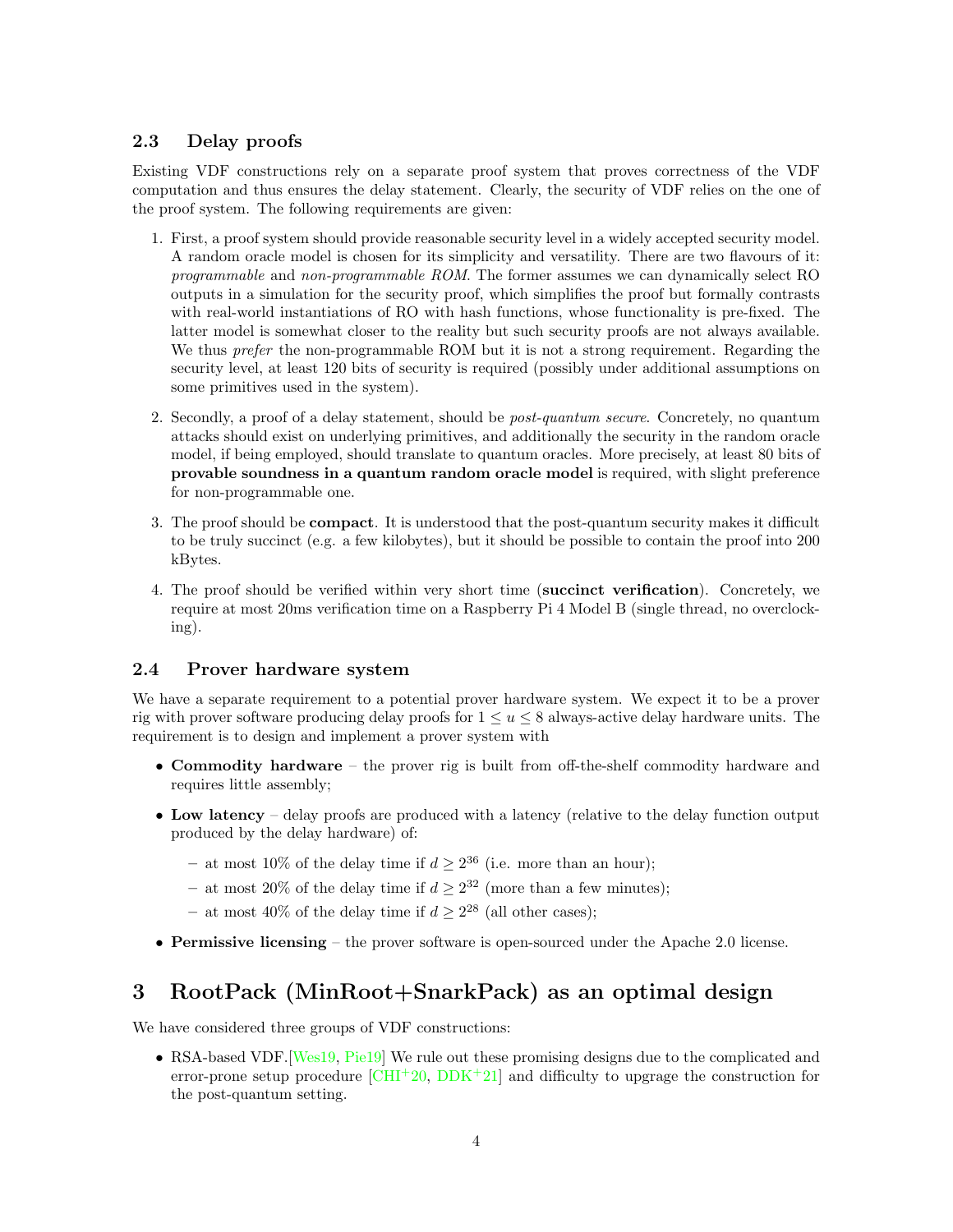- Isogeny-based VDF [\[FMPS19\]](#page-11-0). Again, this setup succumbs to quantum attacks. Moreover, our internal estimate concludes that the existing construction require an unprecented memory bandwidth in order to achieve the lowest latency.
- Verifiable computation (VC) based VDF [\[BBBF18\]](#page-10-0). In this setting we see a VDF computation as a program whose correctness is asserted via a proof of knowledge(PoK). This construction is the most attractive as we can use a pre-quantum proof system nowadays and switch to a post-quantum proof at any time without compromising the setup. Additionally, most PoK constructions admit succinct verifiers. The downside of the approach is that the prover cost can be linear or even superlinear in the VDF computation, and the latency bounds on the prover cost are much less tight, so that we have to make sure it is parallelizable enough to yield little latency overhead.

The work closest to our proposed construction is the incremental verifiable computation (IVC) and the verifiable computation-based VDFs approach from [\[BBBF18\]](#page-10-0). The ideas in our work are similar in the sense that first we require a sequential function which is iteratively computed. And then for each the computed iterations, the prover computes SNARK proofs to prove correctness. We propose using SnarkPack to aggregate these proofs which are computed every iteration. We also propose an optimal design where the sequential function, the proof system and the aggregation protocol work in tandem to satisfy the VDF requirements as discussed in the previous section. Moreover, we provide realistic performance estimates for our proposed constuction where an ASIC evaluates the VDF and the proof work is done by GPUs.

Invertible VC-VDF In order to have delay granularity and to make the program description small, we select  $F = f<sup>D</sup>$  for some function f and D being some integer that determines the delay. The function f should be injective as otherwise any second preimage yields another VDF instance for free, which we want to avoid. Thus the inverse  $f^{-1}$  exists. For the proof purpose it does not matter if we prove  $F(I) = O$  or  $F^{-1}(O) = I$ , and a prover can select the cheapest of the two. Thus it is convenient to have f easily invertible such that a circuit for  $f^{-1}$  is smaller. On the other hand, not every possible input I should be a valid input, as otherwise one can just start from arbitrary  $O$  in the faster backward direction. With restricting the input the VDF flow is as follows:

- 1. **Setup** Prover learns the input domain W and input density, i.e. the (approximate) fraction of elements  $W$  that can be selected as a seed.
- 2. Start Prover is given *input predicate*  $\phi$  over W.
- 3. **Computation** Prover selects I such that  $\phi(I) = true$ . Then he computes  $O = F(I)$ .
- 4. **Proof** if  $\chi(0) = true$ , Prover creates an IVC proof  $\pi$  and submits  $(I, 0, \pi)$  to Verifier.
- 5. Verification Verifier checks  $\pi$ .

**MinRoot design** There exist several candidates for f in the literature with [VeeDo](https://github.com/starkware-libs/veedo/commits/cc08c65694e4f8921aac9e5e82e2035b37d2a49f/reference-code/delay_function.sage) and Sloth $++$ [\[BBBF18\]](#page-10-0) being the most prominent. In the core, both transform the state  $S$  to  $S'$  so that the pair satisfies a low-degree polynomial relation  $G(S, S') = 0$ . In more details, the forward direction is some inverse to a power function, where the exponent is selected to be an injective mapping. When  $p \neq 1$ (mod 3) we have:

$$
\text{Sloth++:} (x_{i+1}, y_{i+1}) \leftarrow \underbrace{(x_i, y_i)^{(p^2+1)/4}}_{\text{over } \mathbb{F}_{p^2}} + (c_1, c_2)
$$
\n
$$
\text{VeeDo}: (x_{i+1}, y_{i+1}) \leftarrow A \cdot \underbrace{(x_i^{(2p-1)/3}, y_i^{(2p-1)/3})}_{\text{both over } \mathbb{F}_p} + (c_{1,i}, c_{2,i})
$$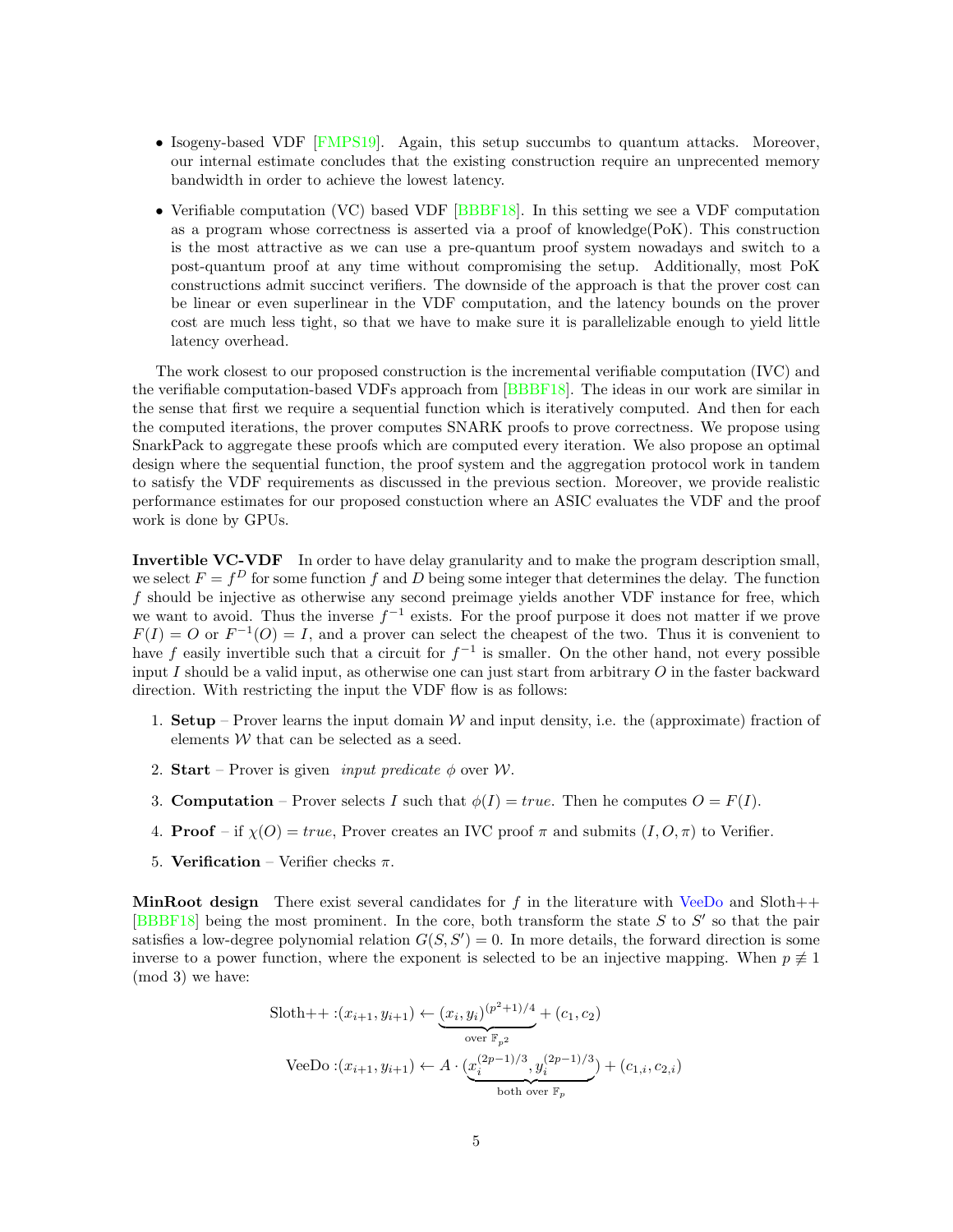

<span id="page-5-0"></span>Figure 1: One round of MinRoot (cubic root version). Addition is in the field where the root is well defined.

Here  $(x_i, y_i)$  is the state at *i*-th step. We have found a better alternative to both, with only one exponentiation per round, which we call MinRoot (Figure [1\)](#page-5-0):

$$
\text{MinRoot}: (x_{i+1}, y_{i+1}) \leftarrow ((x_i + y_i)^{(2p-1)/3}, x_i) + (0, i) \tag{1}
$$

If we have  $p \equiv 1 \pmod{3}$  but  $p \not\equiv 1 \pmod{5}$ , which is the case for the primes which are prime group orders of popular BLS12-381 and BN254 curves, we use the fifth root as  $(x_i + y_i)^{(4p-3)/5}$ .

Hardware comparison We first observe that VeeDo uses two parallelizable exponentiations per round, whereas MinRoot does only one. Thus for the same delay time and same state size VeeDo requires twice the hardware, whereas the smaller state would reduce the security against precomputation attacks. Note also that VeeDo needs additional storage for constants (or hardware that computes those).

A comparison to Sloth++ is less straightforward. Assuming that both state elements in all designs are l-bit primes, we get that MinRoot uses one exponentiation to an l-bit exponent, VeeDo uses two, whereas Sloth++ computes a single 2*l*-bit exponentiation of a 2*l*-bit field element, which should yield twice longer step at CPU or an ASIC circuit twice as large. On the other hand, a hardware of the same size would imply twice smaller state, which succumbs to precomputation attacks. We conclude that MinRoot is more efficient in terms of hardware.

#### Actual performance

We assume that to compute a root function one uses a window-based square-and-multiply algorithm, which boils down to a sequence of modular multiplications. Our CPU benchmarks demonstrate that a naive 256-bit exponentiation takes about 10000 ns. An optimized ASIC implementation will be faster but given that at least 40 gates are needed for squaring  $[MOS20]$ ,  $1\mu s$  is a reasonable estimate (i.e.  $2^{20}$  calls to f per second and  $2^{36}$  per day). A more conservative estimate would be to assume that the entire squaring can be done within a nanosecond cycle, so that one second constitutes to  $2^{22}$  calls to f. More precise estimates will be made during the proof-of-concept stage.

#### 3.1 SnarkPack

#### Design

In order to minimize the additional latency incurred by a VC proof it is desirable to (1) parallelize it and (2) start as early as possible. This makes the recursion schemes such as Halo [\[BDFG20\]](#page-10-2) less suitable as they are inherently sequential and rather expensive. Instead, we opt for the recent SnarkPack design,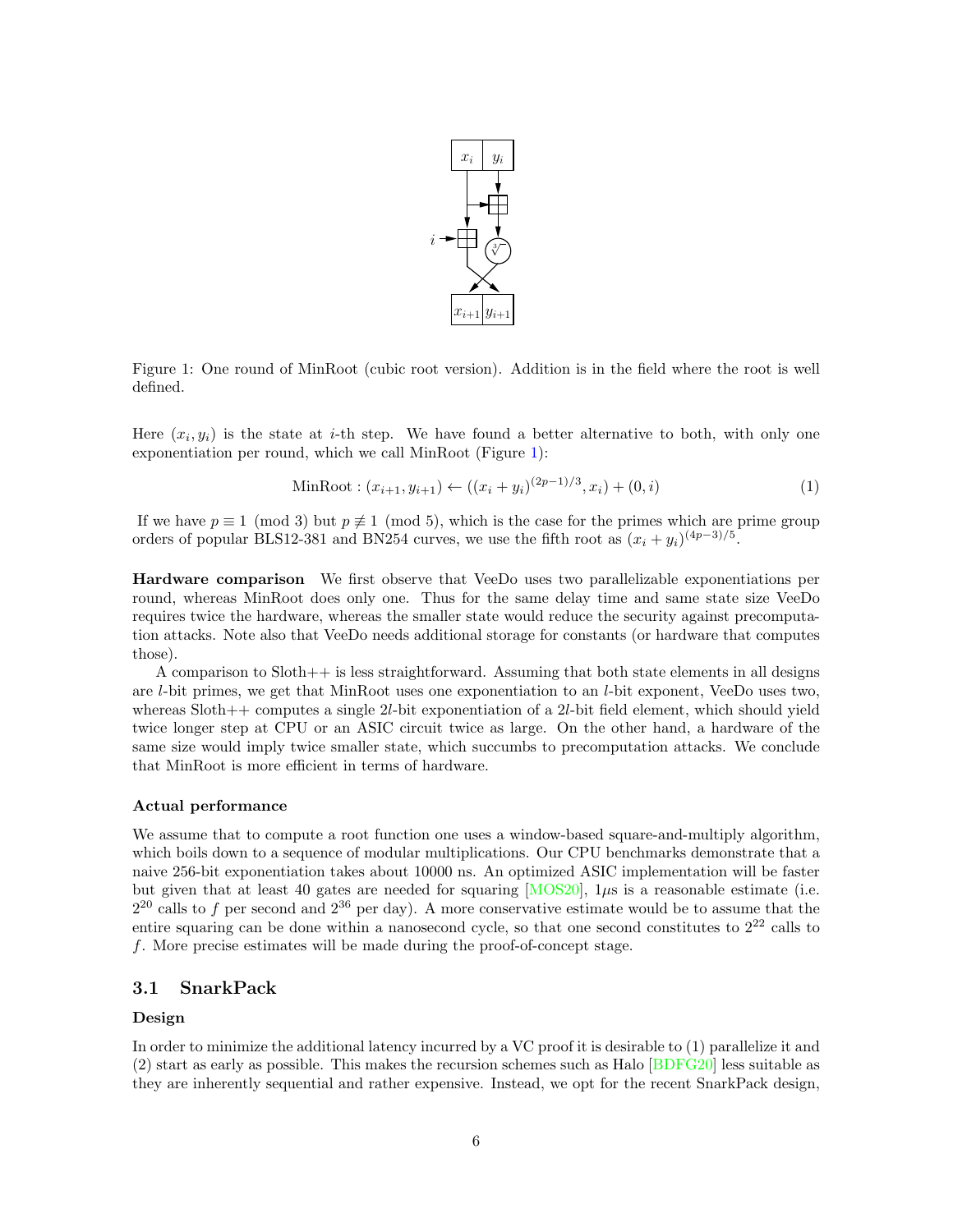which combines the (fastest to-date) proofs  $[Grol6]$  with an aggregation protocol that can be efficiently pipelined and also has high concrete performance.

The SnarkPack protocol [\[GMN21,](#page-11-6) [BMM](#page-10-3)<sup>+</sup>21] operates as follows:

1. Split the VDF computation into R chunks:

<span id="page-6-0"></span>
$$
\widehat{F}(S_i) = S_{i+1} \tag{2}
$$

with  $I = S_0$  and  $O = S_R$ .

- 2. Prepare a Groth16 proof  $\pi_i$  that [\(2\)](#page-6-0) holds for each chunk.
- 3. Aggregate  $\{S_i, \pi_i\}_i$  into a single proof  $\pi_{agg}$ . The cost is  $O(R)$ , the proof size and verification time both are  $O(\log R)$ .

Assuming each chunk consists of  $D/R$  calls to f, the SnarkPack *latency* is  $O(D/R) + O(R)$ , so that all but one Groth16 proofs can be prepared while the VDF function is still computed. Note that a trusted setup should be prepared for  $\hat{F}$  in the line of existing setup ceremonies.

#### Performance

Let us assume that a chunk lasts one minute, i.e. about  $2^{26}$  calls to f. We plant to use the BLS12-381 curve, so the root function should be  $x^{(4p-3)/5}$  and the inverse takes 3 constraints. Thus each MinRoot chunk requires  $2^{27.5}$  constraints.

To understand the time it would take to prove such a large circuit, we can look at implementations used in practice by projects such as Filecoin. One of the most common SNARKs used on the Filecoin blockchain is a [Proof-of-Replication](https://www.youtube.com/watch?v=GRaR8N380h0&t=481s&ab_channel=ETHGlobal) proof, which requires the generation of 10 Groth16 proofs, each of size approximately 130 million, for a total of  $\approx 2^{31}$  constraints. [Recent benchmarks](https://research.protocol.ai/sites/snarks/) from the Filecoin community suggest that this proof can be created in less than 4 minutes using a modern CPU and GPU system, so our proof can be done in 15 seconds. A more conservative estimate (see above) with  $2^{28}$ calls to f per chunk would imply that a GPU prover would spend as much time as the VDF evaluator. Since this VDF construction relies on generating many small proofs which are then aggregated, the proving operation can be easily parallelized by adding more proving hardware, such as a system with 4 GPUs, or by distributing the individual proof generation work across multiple 'workers'.

The aggregation is significantly cheaper and can be performed even on a single CPU for the entire VDF. Our own benchmarks show that aggregating  $\ell$  proofs with [Bellperson library](https://github.com/filecoin-project/bellperson/tree/master/src) takes approximately  $\ell/2^6$  seconds, with the aggregated proof being 6 log  $\ell$  KiB long and takes 10 log  $\ell$  ms to verify. Therefore a 3-day aggregated proof for  $2^{12}$  1-minute chunks takes about 1 minute to generate, is 72 KiB long, and takes 0.1 sec to verify.

Quantum upgrade Even though the SnarkPack proof system is not quantum-resistant, there is no way to shortcut the computation of function  $F$  on a quantum computer. Some attacks become less expensive (see below) but not so significantly. Thus we can keep  $F$  and more importantly, the hardware computing it, and change the proof system only when the time comes. Of the post-quantum proof systems available today, STARKs  $[BBHR18]$  and its relatives Aurora  $[BCR^+19]$  $[BCR^+19]$  and Fractal  $[COS20]$  are suitable for this purpose. Concretely, we still prepare separate proofs for each chunk and then aggregate them using possibly the same proof system. With recent advance in the FFT computation [\[BSCKL21\]](#page-10-6), the fact that the two proofs use different domains is no longer a problem.

### 3.2 Efficiency Improvements from Nova

The recently proposed Nova [\[KST21\]](#page-11-8) proof-system, provides us an improvement over the Groth16 proofs. Nova does not require any FFTs for prover computation while also having the most optimal verifier circuit. The verifier circuit is constant sized and the cost mainly comes from two group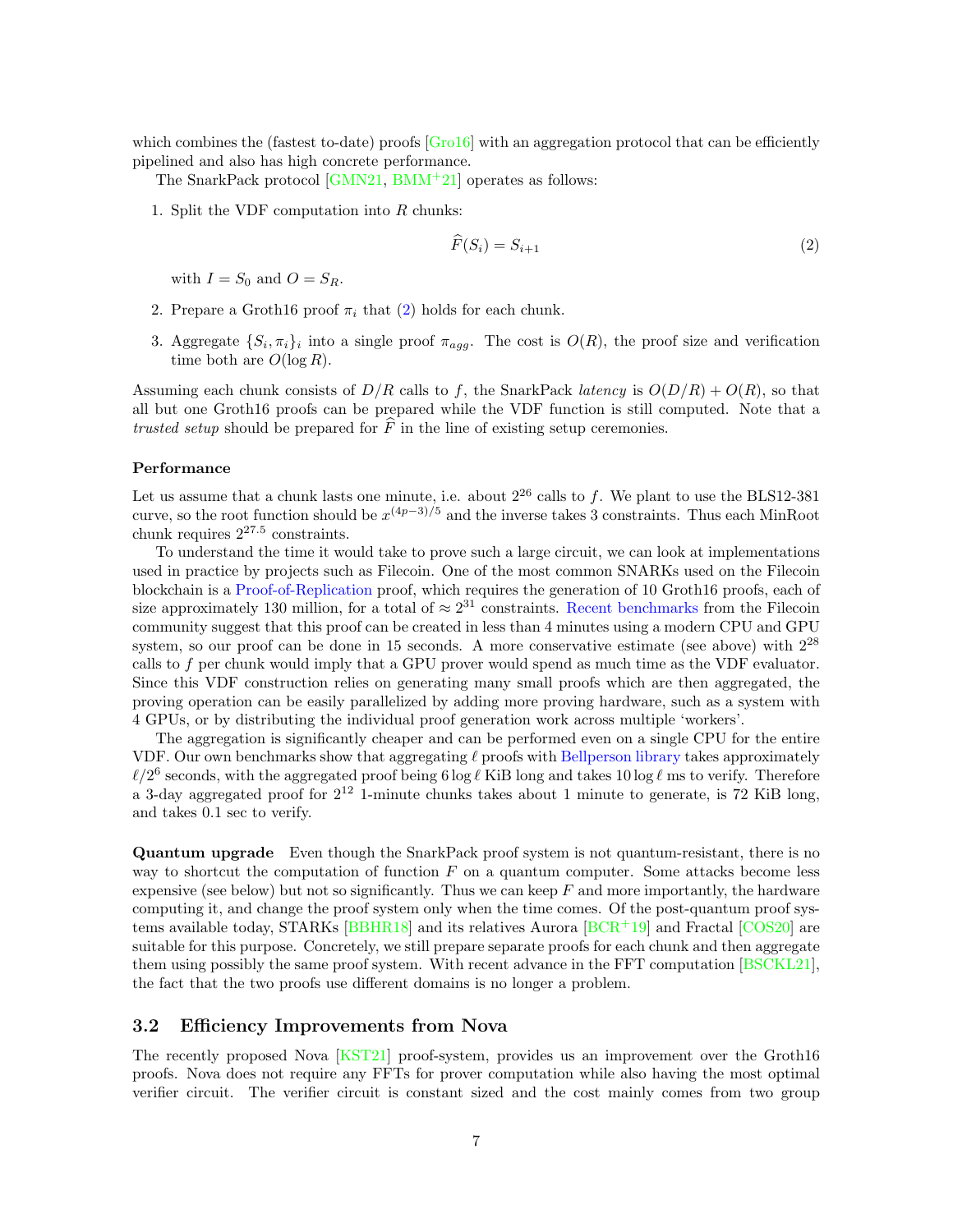scalar multiplications. We implemented our invertible VC-VDFs over the Pasta curves [\[HBG20\]](#page-11-9), with our MinRoot function and the Nova proof-system. The ASIC estimate for this design is 1ns per square/multiply. This means that the ASIC can takes 300ns per MinRoot iteration which gives us 3.3 million iterations/second. For the prover, each iteration is 3 constraints. To create a proof, a prover performs 2 multi-scalar multiplication/multi-exponentiation (MSMs) the size of the number of constraints. At 3.3 million iterations per second this is 2 MSMs of size  $10^7$  per second for  $2 \times 10^7$ bases/second. We currently have GPU code that does  $2 \times 10^7$  bases/second on a 384 bit curve and this should go up to about  $4 \times 10^7$  bases/second when we move to 256-bit curves. This means that a single GPU should be able to create SNARK proofs for 2 ASIC VDF evaluators.

## 4 Security of RootPack

### 4.1 Sequentiality (shortcut) attack

The sequentiality requirement to VDF exposes the primitive to a completely new class of attacks, where an adversary is able to compute  $F$  faster than expected. We formalize this requirement in the following definition.

**Definition 4.** A VDF protocol  $(F, \Pi)$  is  $(\alpha, M, T)$ -sequential if there is an adversary that (a) computes M calls to F before the Start step and (b) computes at most M calls to F within time  $T$  after the Start step – produces a valid proof  $\pi$  with probability  $\alpha$ .

We further say that a protocol has  $\lambda$  bits of *sequential security* if it is at most  $(M2^{-\lambda}, M, l(F)/2)$ sequential, where  $l(F)$  is the latency of F on common hardware. This means that after spending M calls to F before and after the start of the protocol, the adversary still has at most  $M2^{-\lambda}$  chance to reduce the VDF computation cost by factor of 2.

#### Attack

A natural idea for a precomputation attack is to precompute some parts of  $F$  and then hope to meet those at some step. However, due to the use of a counter, each part can be met at only a certain step i. Assuming that the inverse of f costs only  $\gamma < 1$  as much as the forward f, the attack proceeds as follows.

- 1. Compute  $\frac{2M}{\gamma}$  chains of inverses of f of length  $D/2$  starting with  $i = D/2$  and ending with  $i = 0$ .
- 2. Store results as  $\overline{\mathcal{W}} = \{(I', O')\}.$
- 3. When  $\phi$  is known at the start phase, find M different values I such that  $\phi(I) = true$  and see if there is a match with  $\overline{\mathcal{W}}$ . If found then use the entry to reduce the computing time by the factor 2.

The chance to meet a precomputed chain in the online phase is  $\frac{2M}{\gamma}$ |{z} chains ·  $\sum_{\text{starts}}$ M starts  $2^{-2\ell}$ state size , so  $F$  is at best

<span id="page-7-0"></span>
$$
\left(\frac{2M^2}{\gamma 2^{-2\ell}}, M, l(F)/2\right)
$$
-sequential. (3)

Let us estimate  $\gamma$ . We need 3 multiplications to compute  $x^3$ , 5 mults to compute  $x^5$ , and 1.25 $\ell$ multiplications to compute either the cubic-root or the fifth root. Thus  $\gamma > 2\ell$  so the VDF has  $\lambda$  bits of security for

$$
\ell - \log \ell > \lambda
$$

Thus we claim 110 bits of security for 128-bit primes and 240 bits of security for 256-bit primes.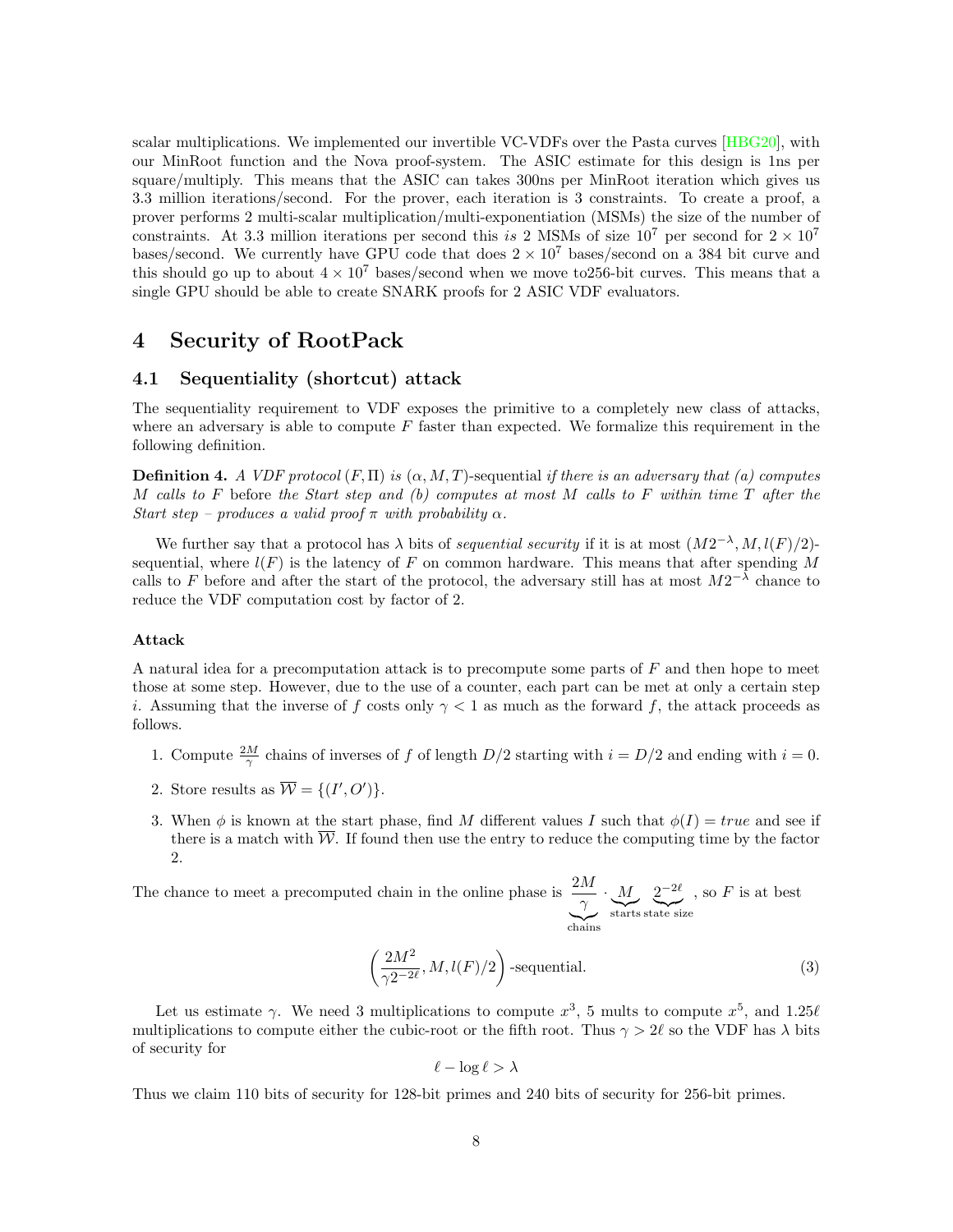#### 4.2 Algebraic attacks

Algebraic attacks aim to find a shortcut in computing  $F$  by exploiting its algebraic properties. In order to speed up d rounds, i.e. computing  $f<sup>d</sup>$  one should be able to solve equations of form

<span id="page-8-0"></span>
$$
f^{-d}(I) = O \tag{4}
$$

for given  $I$ .

If [\(4\)](#page-8-0) is multivariate, then the best generic technique is applying Groebner basis algorithms [\[CLO97,](#page-11-10) [Fau02\]](#page-11-11). These algorithms find a generating set for the ideal generated by [\(4\)](#page-8-0) so that they can be solved as univariate equations. Little is known about the actual complexity of Groebner basis algorithms, but the available heuristic analysis suggests that it is exponential in  $d$ , thus quickly become impractical. Even in the unlucky case when a Groebner basis can be found for the system of equations that describe a VDF, we still face the problem of solving univariate equations for it.

Univariate equations over finite fields can be solved using Berlekamp or Cantor-Zassenhaus algo-rithms. It is known [\[vzGG13\]](#page-12-4) that an equation of degree r can be solved using  $O(r \log p)$  operations over elements of  $\mathbb{F}_p$ . This should be compared with  $O(d \log p)$  operations needed to compute  $f^d$ . We conclude that, unless  $f^d$  has some structure that makes the univariate equations of its Groebner basis conclude that, unless  $f^*$  has some structure that makes the univariate equations of its Groepher passes of very low degree (at most  $\sqrt[3]{d}$ ), generic algebraic methods are not applicable even if  $f$  or  $\hat{f}$  has univariate representation.

#### 4.3 Latency bounds

Currently the fastest exponentiation  $x^y$  algorithm that works with variable base is the windowingladder algorithm  $[CP05]$ . In the nutshell it splits the exponent y into windows of bitlength k, precomputes powers of  $x$ , and then applies the square-and-multiply method. For the 256-bit exponent the optimal  $k$  equals 5, which yields 256 squares and 66 multiplications. We are aware of no substantial improvement to this bound.

Going further down, the modulo squaring itself has been the subject of latency analysis in various models. For the gate depth model, the best available lower bounds [\[WW20\]](#page-12-5) indicate that a squaring modulo  $\ell$ -bit prime circuit has depth at least  $2\log_2(\ell-1) - 2\log_2(\log_2(\ell-1) - 1) - 4$ , whereas the concrete upper bounds yield circuits of depth smaller than  $5 \log_2 \ell$  [\[MOS20\]](#page-12-3). We consider this gap to be small enough to prevent breakthroughs in circuit construction.

#### 4.4 Quantum attacks

We also show that if we switch to a post-quantum proof system, the security of invertible VDF against a quantum computer is high enough with our parameters. The precomputation attacks utilize multitarget Grover's finds a pre-image to one of k targets in time  $\sqrt{N/k}$ . The probability to find the pre-image in t time grows as

<span id="page-8-1"></span>
$$
f_{MG}(k, t, N) = kt^2/N
$$
\n(5)

according to [\[BHMT02\]](#page-10-7).

We consider precomputation based attacks described as follows:

- 1. Apply  $F^{-1}$  (i.e. invert F) to  $M/\gamma$  elements of W and create a proof for every inversion.
- 2. Store results as  $\overline{\mathcal{W}} = \{(I, O, \pi)\}.$
- 3. When  $\phi$  is known, check (using Grover's search) if there is I such that  $(I, *, *) \in \overline{\mathcal{W}}$  and  $\phi(I) =$ *true.* If found then retrieve  $(0, \pi)$  from  $\overline{\mathcal{W}}$ .

We have to check each  $\phi(I) = true$  individually so run Grover algorithm on the set  $\overline{\mathcal{W}}$  of targets in the Computation phase, and in order to increase the attack probability we run M copies of Grover in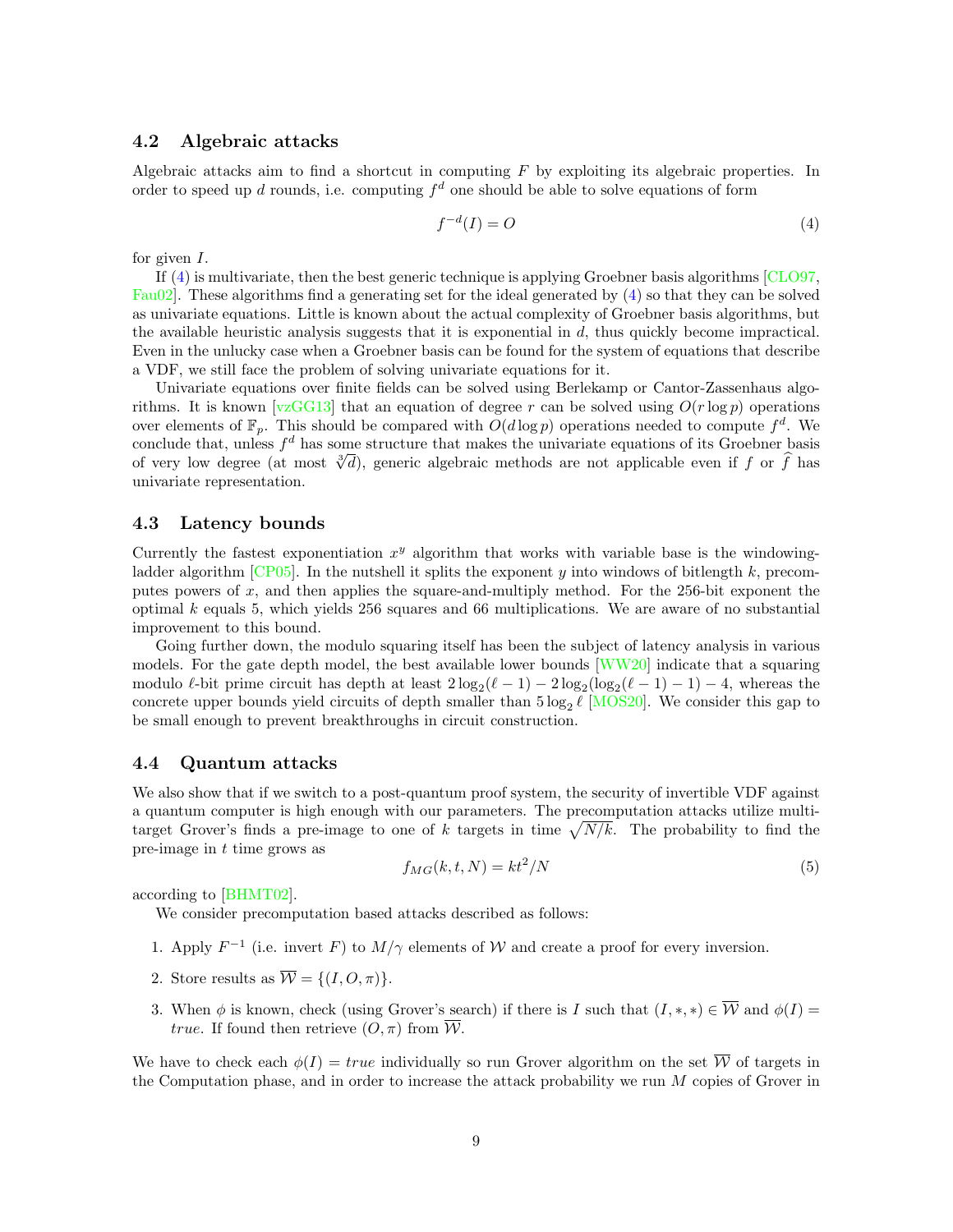parallel. Let us assume that a call to  $\phi$  costs as much as a call to f, so we can run Grover for time  $D/2$ . Then the chance to match any element of  $\overline{W}$  can be derived from [\(5\)](#page-8-1) as

$$
P_{MG}(\beta, D, N) = \frac{M^2 D^2}{\gamma 2^{2 - 2l}}\tag{6}
$$

Comparing to [\(3\)](#page-7-0), and assuming that  $D < 2^{40}$ , we obtain that RootPack has  $\lambda$  bits of quantum security as long as

$$
\ell - \log \ell > \lambda + 40.
$$

Thus we get 70 bits of quantum security with 128-bit primes and 200 bits of security with 256-bit primes.

#### Practicality of Quantum Search

Grover's search is usually discussed for some oracle function  $f(.)$ . However, several practical issues need to be considered when a specific construction of  $f(\cdot)$  is being considered. The work of Viamontes, Markov and Hayes [\[VMH05\]](#page-12-6) focuses on these issues. The first issue is that in order to query  $f(\cdot)$ in superposition, we need a quantum hardware implementation of  $f(.)$ . While a quantum circuit is in superposition, we need a quantum nardware implementation of  $J(\cdot)$ . While a quantum circuit is usually similar in size to its classical counterpart, if the the circuit's maximum depth exceeds  $\sqrt{N}$  then the evaluation of  $f(.)$  is the more cost consuming part of searching a size N database. This would diminish the quantum speedup by a considerable amount. Hence, to come up with resource estimates for quantum attacks we first come up with the quantum circuits for the VDF candidates. We omit the quantum circuits for brevity and keeping in mind the interests of the SBC audience. However, our estimates suggest that quantum computers which have the order of 1000 qubits would be required to make these attacks feasible. The state-of-art quantum machines have only reached 127-qubits [\[Bal21\]](#page-10-8) at the time of writing.

#### 4.5 MIMC reduction

Here we provide an observation that relates the sequentiality of invertible VDFs to the security of some well-known symmetric key primitives. For this we recall the MiMC bijective transformation over  $\mathbb{F}_p^2$  [\[AGR](#page-10-9)<sup>+</sup>16]:

- Input  $(x, y) \in \mathbb{F}_p^2$
- For  $1 \leq i \leq R$  repeat:
	- 1.  $(x, y) \leftarrow (y + x^3 + c_i, x)$  where  $c_i$  is a public constant that depends on *i*. In a keyed version, a key is also added modp with  $c_i$ .

The security of MiMC is based on the assumption that the resulting polynomial has large algebraic degree and it has no compact representation. Despite the years of public scrutiny  $[ACG^+19, EGL^+20]$  $[ACG^+19, EGL^+20]$  $[ACG^+19, EGL^+20]$  $[ACG^+19, EGL^+20]$ , no counterargument to this assumption was found<sup>[1](#page-9-0)</sup>. Computing Groebner basis has proven useless either. This hints that as long as the function  $f$  in the VDF design resembles that of MiMC, we should expect little to no algebraic structure in the polynomial describing the iteration of multiple rounds, which in turn implies that these polynomials are kind of "generic" and "random-looking". Thus intuitively there should be no sequentiality shortcut as it should not be for random functions.

We note that this argument holds as long as the polynomial describing the iteration has degree 3. It is known that certain quadratic polynomials yield short cycles and thus should not be used[\[VS04\]](#page-12-7).

<span id="page-9-0"></span> $1$ There are certain cryptanalytic results for the binary field case and in the related key scenario, but they are irrelevant for our purpose.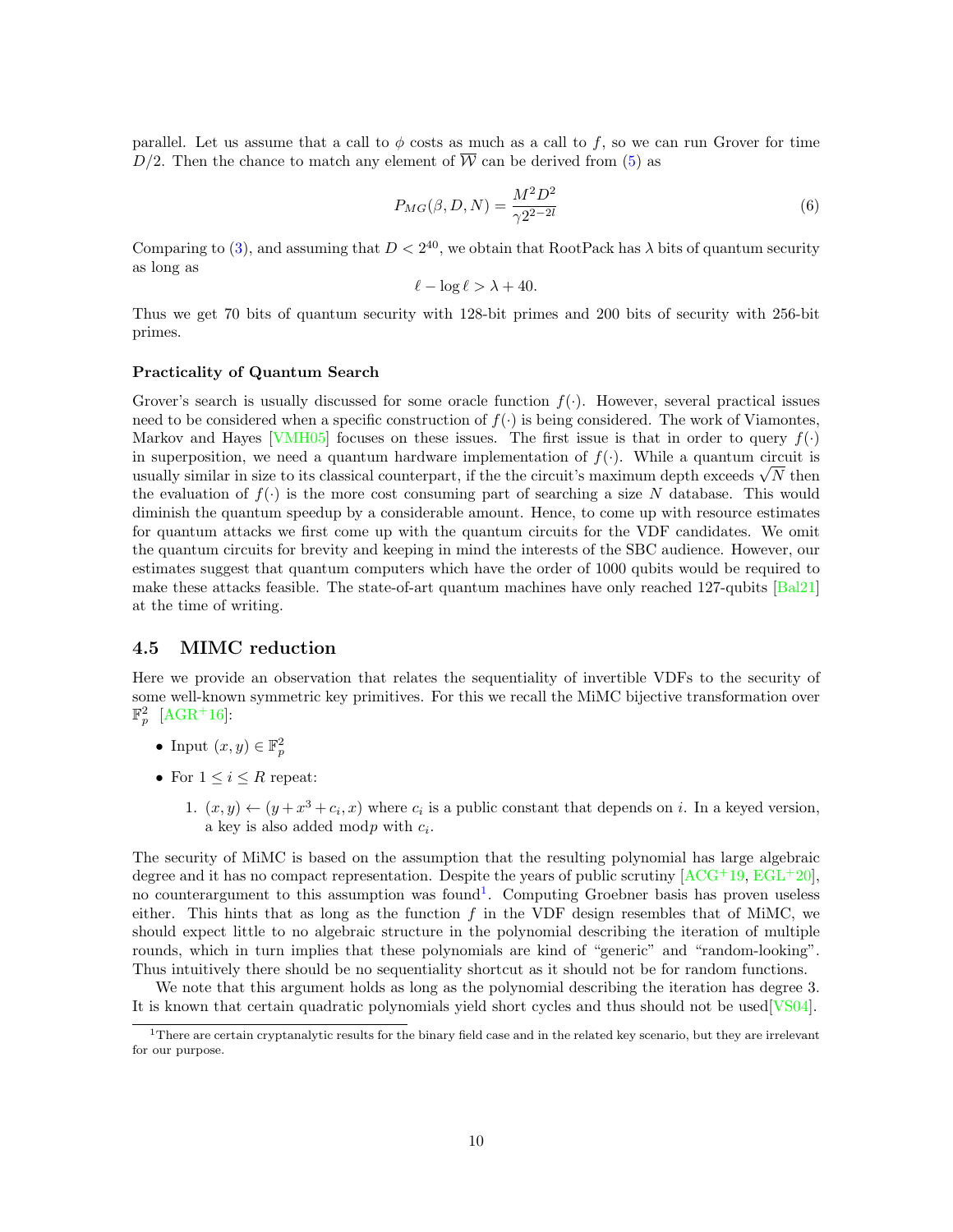## 5 Conclusion

We study and propose a new VDF protocol which satisfies the requirements for its use in Ethereum 2.0. We discuss the security and attacks possible on this protocol and provide estimates for an ASIC implementation for this VDF evalution. While we did not find any attacks that would suggest any crucial weaknesses in the protocol, we invite the VDF research community to scrutinize our work.

## References

- <span id="page-10-10"></span>[ACG+19] Martin R. Albrecht, Carlos Cid, Lorenzo Grassi, Dmitry Khovratovich, Reinhard Lüftenegger, Christian Rechberger, and Markus Schofnegger. Algebraic cryptanalysis of stark-friendly designs: Application to marvellous and mimc. In ASIACRYPT (3), volume 11923 of Lecture Notes in Computer Science, pages 371–397. Springer, 2019.
- <span id="page-10-9"></span>[AGR+16] Martin R. Albrecht, Lorenzo Grassi, Christian Rechberger, Arnab Roy, and Tyge Tiessen. Mimc: Efficient encryption and cryptographic hashing with minimal multiplicative complexity. In ASIACRYPT (1), volume 10031 of Lecture Notes in Computer Science, pages 191–219, 2016.
- <span id="page-10-8"></span>[Bal21] Philip Ball. First quantum computer to pack 100 qubits enters crowded race, Nov 2021. <https://www.nature.com/articles/d41586-021-03476-5>.
- <span id="page-10-0"></span>[BBBF18] Dan Boneh, Joseph Bonneau, Benedikt Bünz, and Ben Fisch. Verifiable delay functions. In CRYPTO (1), volume 10991 of Lecture Notes in Computer Science, pages 757–788. Springer, 2018.
- <span id="page-10-4"></span>[BBHR18] Eli Ben-Sasson, Iddo Bentov, Yinon Horesh, and Michael Riabzev. Scalable, transparent, and post-quantum secure computational integrity. IACR Cryptol. ePrint Arch., 2018:46, 2018.
- <span id="page-10-5"></span>[BCR+19] Eli Ben-Sasson, Alessandro Chiesa, Michael Riabzev, Nicholas Spooner, Madars Virza, and Nicholas P. Ward. Aurora: Transparent succinct arguments for R1CS. In EUROCRYPT (1), volume 11476 of Lecture Notes in Computer Science, pages 103–128. Springer, 2019.
- <span id="page-10-2"></span>[BDFG20] Dan Boneh, Justin Drake, Ben Fisch, and Ariel Gabizon. Halo infinite: Recursive zksnarks from any additive polynomial commitment scheme. Technical report, Cryptology ePrint Archive, Report 2020/1536, 2020.
- <span id="page-10-7"></span>[BHMT02] Gilles Brassard, Peter Høyer, Michele Mosca, and Alain Tapp. Quantum amplitude amplification and estimation. Quantum Computation and Information, page 53–74, 2002.
- <span id="page-10-3"></span>[BMM<sup>+</sup>21] Benedikt Bünz, Mary Maller, Pratyush Mishra, Nirvan Tyagi, and Psi Vesely. Proofs for inner pairing products and applications. In Asiacrypt, 2021. [https://eprint.iacr.org/](https://eprint.iacr.org/2019/1177.pdf) [2019/1177.pdf](https://eprint.iacr.org/2019/1177.pdf).
- <span id="page-10-6"></span>[BSCKL21] Eli Ben-Sasson, Dan Carmon, Swastik Kopparty, and David Levit. Elliptic curve fast fourier transform (ecfft) part i: Fast polynomial algorithms over all finite fields.  $arXiv$ preprint arXiv:2107.08473, 2021.
- <span id="page-10-1"></span>[CHI<sup>+</sup>20] Megan Chen, Carmit Hazay, Yuval Ishai, Yuriy Kashnikov, Daniele Micciancio, Tarik Riviere, Abhi Shelat, Muthuramakrishnan Venkitasubramaniam, and Ruihan Wang. Diogenes: Lightweight scalable RSA modulus generation with a dishonest majority. IACR Cryptol. ePrint Arch., 2020:374, 2020.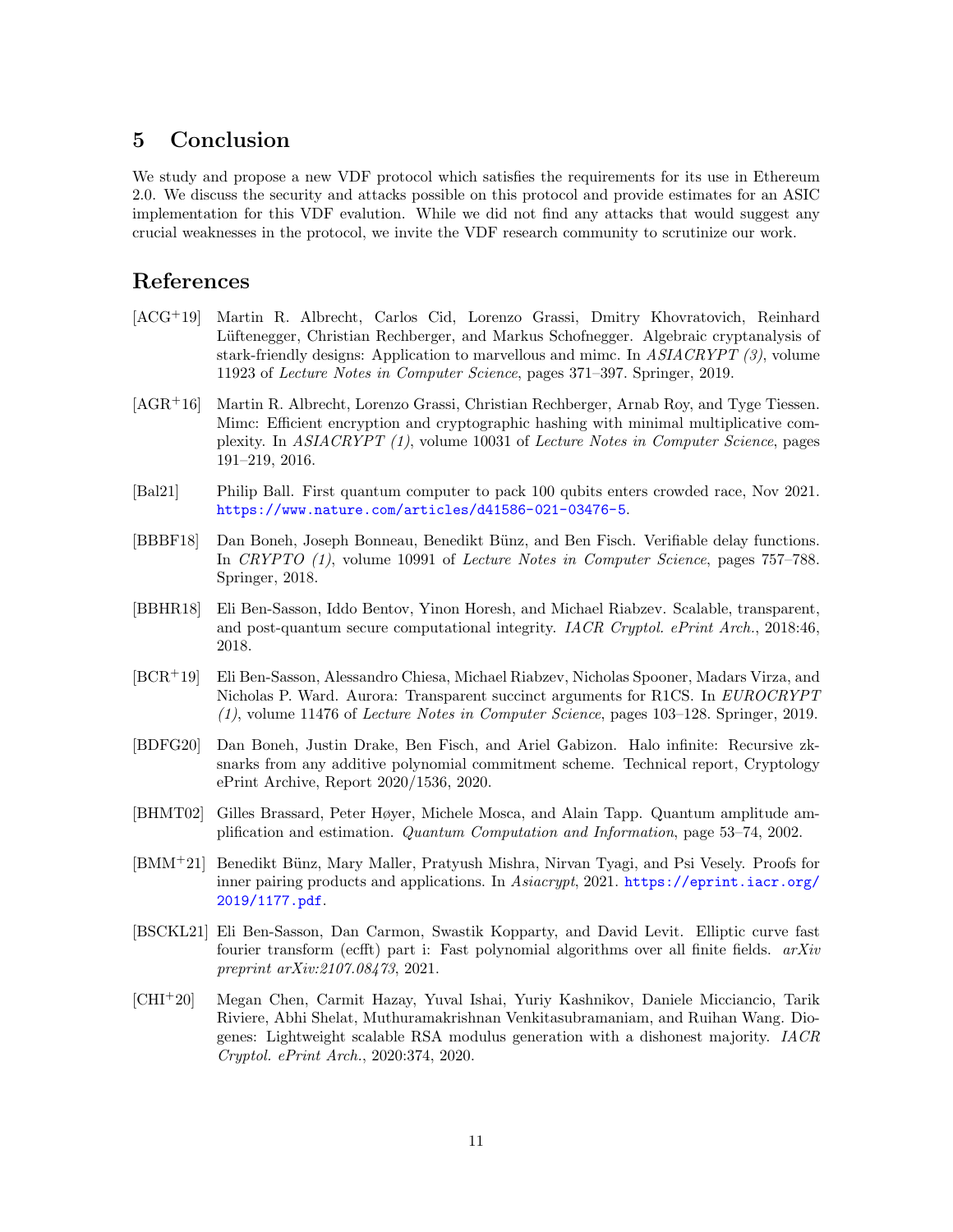- <span id="page-11-10"></span>[CLO97] David A. Cox, John Little, and Donal O'Shea. Ideals, varieties, and algorithms - an introduction to computational algebraic geometry and commutative algebra (2. ed.). Undergraduate texts in mathematics. Springer, 1997.
- <span id="page-11-7"></span>[COS20] Alessandro Chiesa, Dev Ojha, and Nicholas Spooner. Fractal: Post-quantum and transparent recursive proofs from holography. In  $EUROCRYPT$  (1), volume 12105 of Lecture Notes in Computer Science, pages 769–793. Springer, 2020.
- <span id="page-11-12"></span>[CP05] Richard E. Crandall and Carl Pomerance. Prime numbers: a computational perspective. Springer, 2nd ed edition, 2005.
- <span id="page-11-4"></span>[DDK+21] Bernardo David, Justin Drake, Dmitry Khovratovich, Mary Maller, Hart Montgomery, Claudio Orlandi, Peter Scholl, Omer Shlomovits, and Riad Wahby. The red wedding: Playing attacker in mpc ceremonies. Real World Cryptography, 2021. [https://iacr.](https://iacr.org/submit/files/slides/2021/rwc/rwc2021/9/slides.pdf) [org/submit/files/slides/2021/rwc/rwc2021/9/slides.pdf](https://iacr.org/submit/files/slides/2021/rwc/rwc2021/9/slides.pdf).
- <span id="page-11-3"></span>[DGMV20] Nico Döttling, Sanjam Garg, Giulio Malavolta, and Prashant Nalini Vasudevan. Tight verifiable delay functions. In Security and Cryptography for Networks - 12th International Conference, SCN 2020, Amalfi, Italy, September 14-16, 2020, Proceedings, pages 65–84, 2020.
- <span id="page-11-1"></span>[EFKP20] Naomi Ephraim, Cody Freitag, Ilan Komargodski, and Rafael Pass. Continuous verifiable delay functions. In Advances in Cryptology - EUROCRYPT 2020 - 39th Annual International Conference on the Theory and Applications of Cryptographic Techniques, Zagreb, Croatia, May 10-14, 2020, Proceedings, Part III, pages 125–154, 2020.
- <span id="page-11-13"></span>[EGL+20] Maria Eichlseder, Lorenzo Grassi, Reinhard L¨uftenegger, Morten Øygarden, Christian Rechberger, Markus Schofnegger, and Qingju Wang. An algebraic attack on ciphers with low-degree round functions: Application to full mimc. In ASIACRYPT (1), volume 12491 of Lecture Notes in Computer Science, pages 477–506. Springer, 2020.
- <span id="page-11-11"></span>[Fau02] Jean Charles Faugere. A new efficient algorithm for computing gröbner bases without reduction to zero (f 5). In Proceedings of the 2002 international symposium on Symbolic and algebraic computation, pages 75–83, 2002.
- <span id="page-11-0"></span>[FMPS19] Luca De Feo, Simon Masson, Christophe Petit, and Antonio Sanso. Verifiable delay functions from supersingular isogenies and pairings. In Advances in Cryptology - ASIACRYPT 2019 - 25th International Conference on the Theory and Application of Cryptology and Information Security, Kobe, Japan, December 8-12, 2019, Proceedings, Part I, pages 248– 277, 2019.
- <span id="page-11-6"></span>[GMN21] Nicolas Gailly, Mary Maller, and Anca Nitulescu. Snarkpack: Practical SNARK aggregation. IACR Cryptol. ePrint Arch., 2021:529, 2021.
- <span id="page-11-5"></span>[Gro16] Jens Groth. On the size of pairing-based non-interactive arguments. In EUROCRYPT (2), volume 9666 of Lecture Notes in Computer Science, pages 305–326. Springer, 2016.
- <span id="page-11-9"></span>[HBG20] Daira Hopwood, Sean Bowe, and Jack Grigg. The pasta curves for halo 2 and beyond, 2020. <https://electriccoin.co/blog/the-pasta-curves-for-halo-2-and-beyond/>.
- <span id="page-11-8"></span>[KST21] Abhiram Kothapalli, Srinath Setty, and Ioanna Tzialla. Nova: Recursive zero-knowledge arguments from folding schemes. IACR Cryptol. ePrint Arch., page 370, 2021.
- <span id="page-11-2"></span>[LV20] Alex Lombardi and Vinod Vaikuntanathan. Fiat-shamir for repeated squaring with applications to ppad-hardness and vdfs. In Advances in Cryptology - CRYPTO 2020 - 40th Annual International Cryptology Conference, CRYPTO 2020, Santa Barbara, CA, USA, August 17-21, 2020, Proceedings, Part III, pages 632–651, 2020.